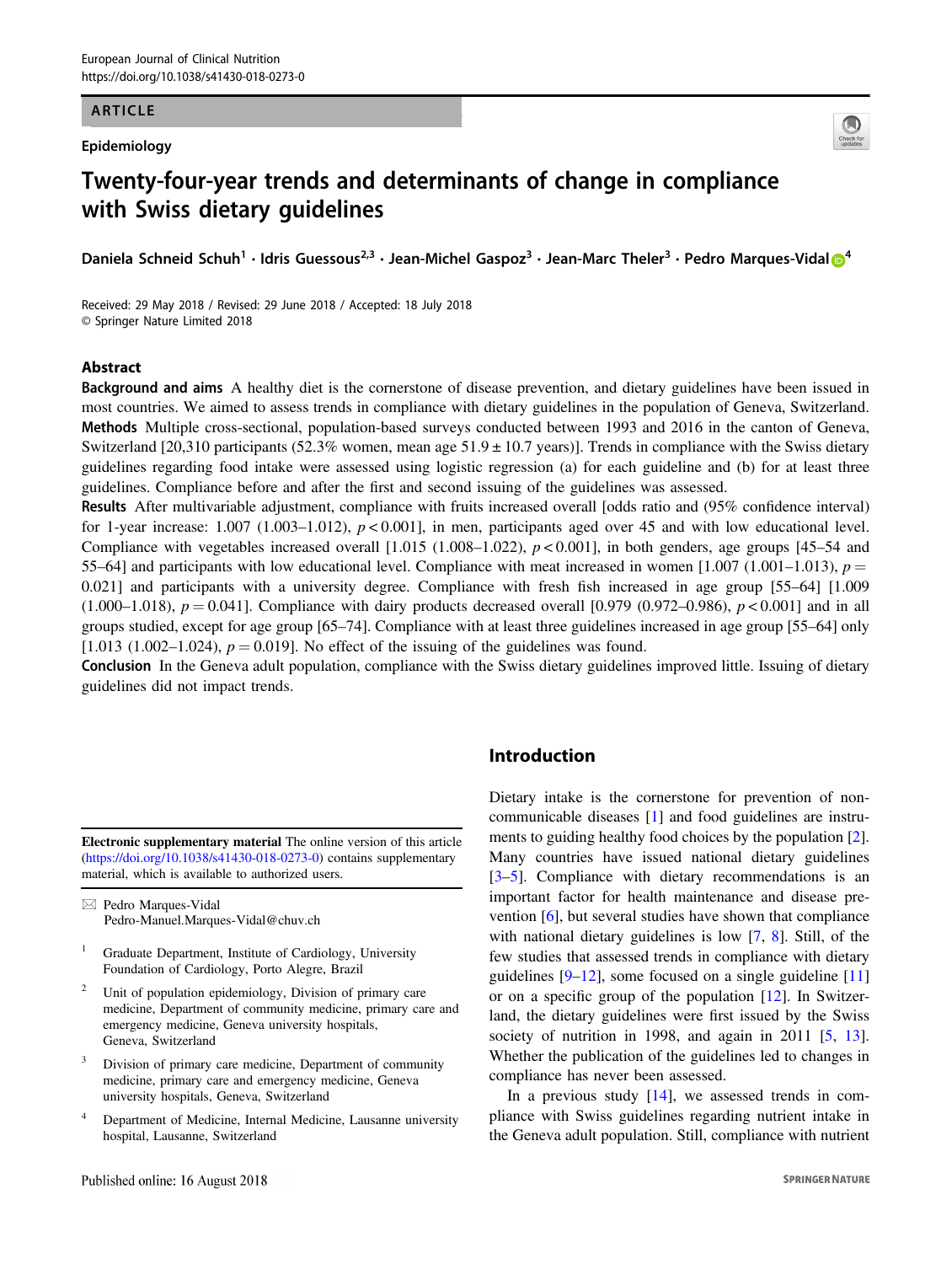intake is harder to convey than to food intake, and many recent studies have pointed out that the protective role of diet against noncommunicable diseases is not due to nutrients alone, but to food and dietary patterns [\[15](#page-8-0)–[18](#page-8-0)].

Thus, we now aimed to assess the 24-year trends (1993–2016) in compliance with the Swiss Society of Nutrition (SSN) guidelines for food intake [[5\]](#page-7-0). We also assessed whether the issuing of the Swiss dietary guidelines led to significant changes in compliance. Our hypothesis was that overall compliance increased in the adult population of Geneva, but that the issuing of the guidelines had little if no effect.

## Participants and methods

## Participants

The "Bus Santé" study is a cross-sectional, on-going population-based study designed to collect information on chronic disease risk factors in the canton of Geneva, Switzerland. Geneva is the westernmost canton of Switzerland, surrounded on almost all sides by France [[19\]](#page-8-0). The sampling methodology of the "Bus Santé" Geneva study has been reported previously [[20\]](#page-8-0). Every year since 1993, a representative sample of non-institutionalized men and women aged 35–74 years is recruited. Participation rates ranged from 50 to 66% throughout the study period.

#### Dietary intake

Dietary intake was assessed using a validated, self-administered, semi-quantitative FFQ, which also included portion size [[21,](#page-8-0) [22\]](#page-8-0). Information derived from this FFQ has contributed to several reports from large consortium such as the Global Burden of Disease [[23,](#page-8-0) [24\]](#page-8-0). For each item, consumption frequencies ranging from "less than once during the last 4 weeks" to "2 or more times per day" were provided, and participants indicated the average serving size (smaller, equal or bigger) compared to a reference size.

Reported frequencies were transformed into daily consumption frequencies as follows: "never these last 4 weeks"  $= 0$ ; "once/month" = 1/28; "2–3/month" = 2.5/28; "1–2/ week" =  $1.5/7$ ; "3-4 times/week" =  $3.5/7$ ; "once/day" =  $1$ and "2 +  $/$ day" = 2.5. The consumption frequency of one food category was obtained by summing up all individual consumption frequencies of foods related to that category. For example, daily fruit consumption was obtained by summing up the daily consumptions of fresh fruits (5 items) and fruit juices (fresh and processed without added sugar).

Participants were dichotomized according to whether they followed the dietary guidelines for fruits, vegetables, meat, fish and dairy products from the Swiss Society of Nutrition [[13\]](#page-8-0). The guidelines were as follows: (a)  $\geq 2$  fruit portions per day; (b)  $\geq$ 3 vegetable portions per day; (c)  $\leq$ 5 meat portions per week; (d) ≥1 fish portion/week and (e) ≥3 dairy products portions/day. As the FFQ queried about fresh and fried fish, two categories were considered: one including and one excluding fried fish, as several studies have shown that fried fish or fried foods are associated with an increased risk of cardiovascular events [\[25](#page-8-0), [26\]](#page-8-0), and also because fried fish represented between 34% (in 2007) and 41% (in 1993) of all fish consumed. Participants were further dichotomized if they complied with at least three guidelines or not; two categories of compliance were created, depending on the type of fish consumed (including or excluding fried fish).

## **Covariates**

Health examinations were conducted throughout the year, from January to December, in two clinics and one mobile medical unit. Body weight and height were measured using standard procedures, and body mass index (BMI,  $\text{kg/m}^2$ ) was calculated. Data for socio-demographic characteristics, smoking and educational history were collected using selfadministered, standardized questionnaires. Trained collaborators performed the examinations, interviewed the participants and checked the self-administered questionnaires for completion. Procedures were regularly reviewed and standardized across collaborators.

Smoking status (never smokers, ex-smokers, current smokers) was self-reported. Marital status was categorized as living alone (i.e. being single, divorced and widowed) or in couple (i.e., married or cohabiting). Nationality was defined as Swiss and non-Swiss. Due to changes in coding during the study period, educational level attained was grouped into "university" and "other".

#### Exclusion criteria

We applied the following exclusion criteria: (a) participants reporting less than 30 items consumed, as this was considered as a marker of either incomplete reporting or of dietary monotony; (b) age <35 or  $\geq$ 75 years; and (c) missing data for any covariate (age, BMI, education, marital status, smoking habits or nationality).

## Ethics statement

The "Bus Santé" Geneva study was approved by the University of Geneva ethics committee and all study participants provided informed written consent to participate in the study. The study has been performed in accordance with the ethical standards laid down in the 1964 Declaration of Helsinki and its later amendments.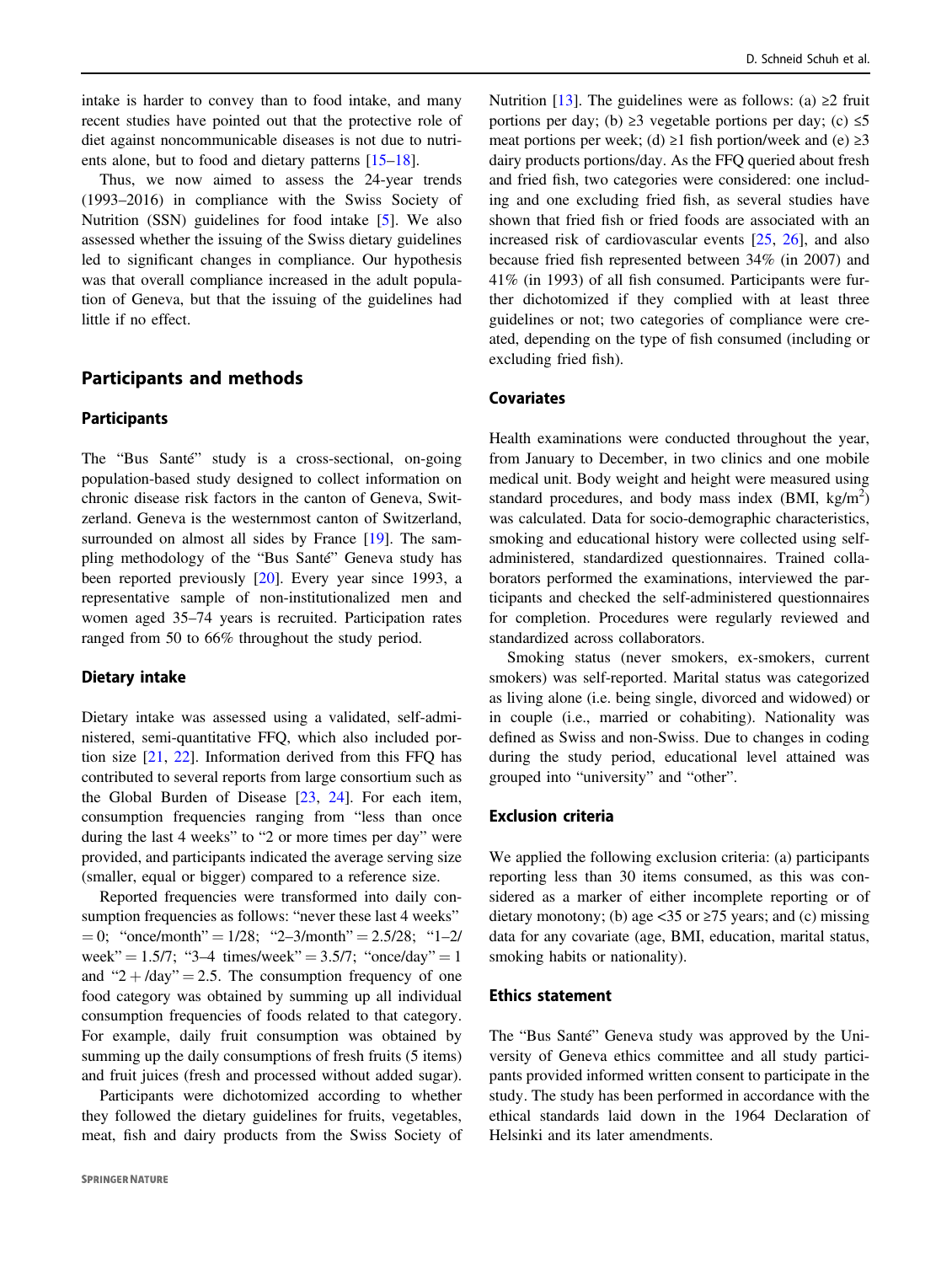#### Statistical analysis

Statistical analysis was performed using Stata software version 15.1 (Stata Corp, College Station, TX, USA). Descriptive results were expressed as number of participants (percentage) for categorical variables or as mean ± standard deviation (SD) for continuous variables. Bivariate analysis was performed using chi-square test for categorical variables and analysis of variance for continuous variables. Yearly trends were assessed using unadjusted and multivariable-adjusted logistic regression using compliance to each guideline (dichotomous, yes/no) as dependent variable and year, gender [except when stratifying on gender]; age group [except when stratifying on age group]; education [except when stratifying on education]; body mass index (normal, overweight, obese); marital status (living in couple, living alone); nationality (Swiss, non-Swiss) and smoking status (current, former, never) as independent variables. Results were expressed as multivariable-adjusted odds ratios (OR) and [95% confidence interval (CI)] for a one-year increment. In both unadjusted and adjusted analyses, survey year was used as a continuous variable. Differences in trends between age groups were assessed by including an interaction term (i.e., age groups  $\times$  year) in the multivariable models.

Generational analysis was conducted using [35–44] and [45–54] age groups in 1993. The [35–44] age group in 1993 corresponded to the [40–49] age group five years later (1998) and to the [45–54] age group in 2003. To assess 20 year trends, only age groups [35–44] and [45–54] in 1993, corresponding to age groups [55–64] and [65–74] in 2013 and further on, were considered. Differences in age groups regarding trends were assessed by including an interaction term (i.e. age groups × year) in the multivariable models.

The impact of the guidelines on compliance was assessed by comparing compliance levels in the 5-year period before and after the issuing of the guidelines. Firstly, we compared period 1993–1997 with period 1998–2002, and period 2006–2010 with period 2011–2015. Secondly, a pooled analysis grouping the two 5-year periods before and the two 5-year period after the issuing of the guidelines was performed.

Statistical significance was considered for a two-tailed test with  $p < 0.05$ .

# Results

## Characteristics of participants

Of the initial 22,730 participants, 2,420 (10.6%) were excluded. The reasons for exclusion are indicated in Supplemental Figure 1 and the comparison between included and excluded participants is provided in Supplemental Table S1. Excluded participants were younger (secondary to the age exclusion criteria), more frequently women, less frequently current smokers, had a slightly lower BMI, lived more frequently alone and were more frequently non-Swiss than included ones.

The characteristics of the participants according to survey year are summarized in Table [1](#page-3-0) and in Supplemental Table S2. Between 1993 and 2016, mean age and BMI of participants increased; the frequency of current smokers and participants with an educational level below university decreased, and the frequency of participants who were overweight or obese, non-Swiss or lived in couple increased.

## Trends in compliance with dietary guidelines

The trends in compliance with at least three dietary guidelines overall and stratified by gender and age group is summarized in Table [2](#page-3-0) (including fried fish) and Table [3](#page-4-0) (excluding fried fish). The overall results are presented in Supplemental Table S3 (including fried fish) and Supplemental Table S4 (excluding fried fish). In non-adjusted analysis, compliance (including fried fish) increased in women and decreased in participants with educational level below university; after multivariate adjustment, compliance increased in the [55–64] age group and decreased in [35–44] and [45–54] age groups (Table [2](#page-3-0) and Supplemental Table S3). When fried fish was excluded, compliance increased in the whole sample and in men, the [55–64] age group and in participants with educational level below university; after multivariate adjustment, compliance increased only in the [55–64] age group (Table [3](#page-4-0) and Supplemental Table S4).

Trends regarding individual guidelines are indicated in Supplemental Table S5 (for fruits), Supplemental Table S6 (for vegetables), Supplemental Table S7 (for meat), Supplemental Table S8 (for fish, including fried fish), Supplemental Table S9 (for fish, excluding fried fish) and Supplemental Table S10 (for dairy products) (Table [4\)](#page-5-0). For compliance with fruits, after multivariate adjustment, an improvement was found in the whole sample, in men, in participants aged over 45 and with educational level below university; the increase in men was significantly different from women (p for interaction: 0.003), while no difference was found between educational levels (p for interaction: 0.298) (Supplemental Table S5). For compliance with vegetables, improvements were found in the whole sample, for both genders, in the [45–54] and [55–64] age groups and in participants with educational level below university; the increase in participants with educational level below university was significantly different from participants with a university degree (p for interaction: 0.024) (Supplemental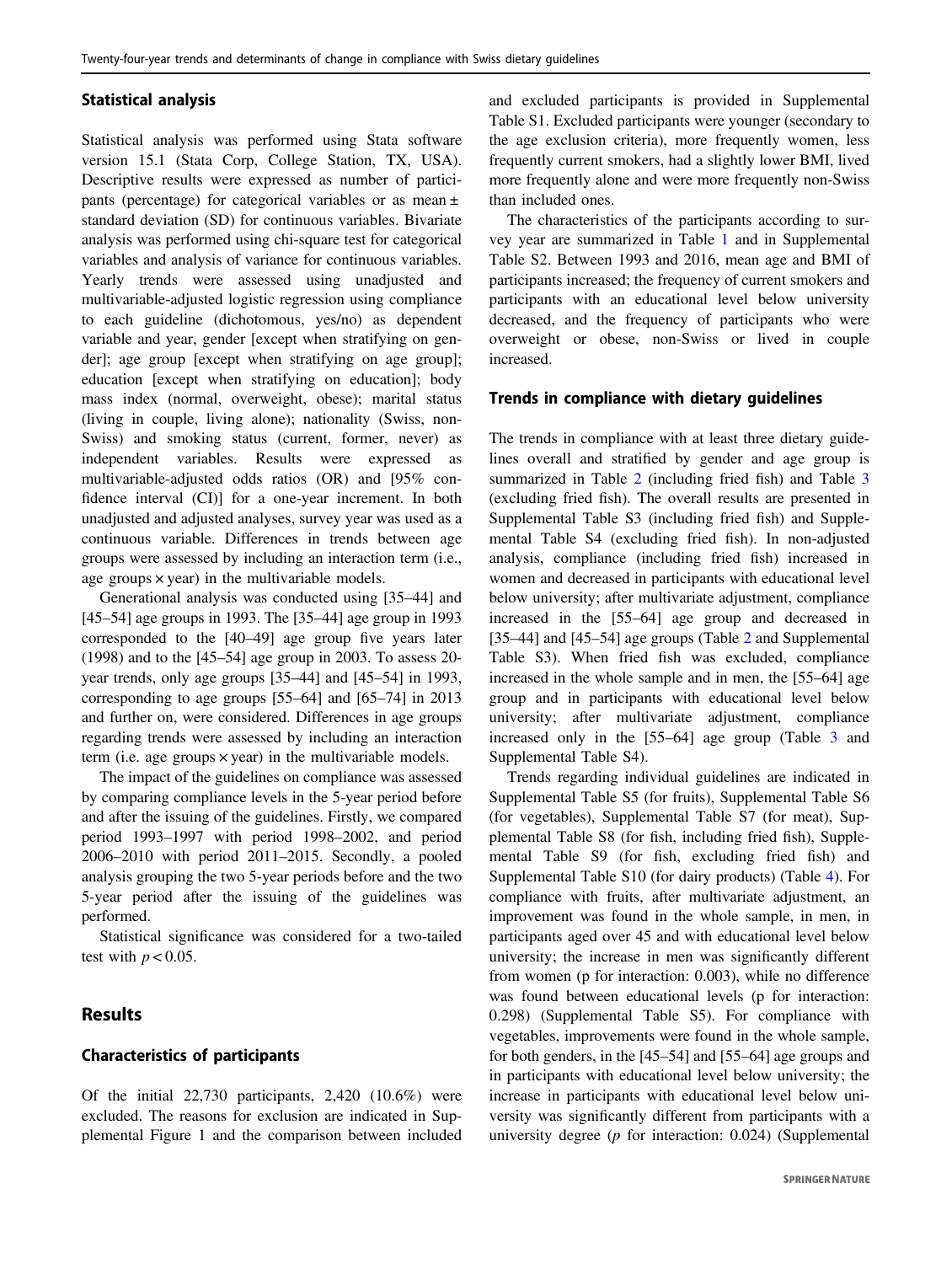<span id="page-3-0"></span>

| <b>Table 1</b> Characteristics of the |
|---------------------------------------|
| participants of Bus-Santé study       |
| (Geneva, Switzerland) for the         |
| period 1993-2016                      |

 $\overline{a}$ 

|                                    | 1993            | 2016            | Yearly trend              | P value |
|------------------------------------|-----------------|-----------------|---------------------------|---------|
| Age (years)                        | $51.9 \pm 10.3$ | $51.9 \pm 11.0$ | $0.030(0.008 - 0.052)$    | 0.007   |
| Woman, $n$ $(\%)$                  | 335 (50.0)      | 360 (50.9)      | $0.997(0.993 - 1.001)$    | 0.106   |
| Smoking status, $n$ (%) §          |                 |                 |                           |         |
| Never                              | 296 (44.2)      | 336 (47.5)      |                           |         |
| Former                             | 168(25.1)       | 232 (32.8)      | $1.003(0.998 - 1.008)$    | 0.236   |
| Current                            | 206 (30.8)      | 139 (19.7)      | $0.979(0.975 - 0.984)$    | < 0.001 |
| BMI $(kg/m^2)$                     | $24.4 \pm 3.8$  | $25.1 \pm 4.3$  | $0.038$ $(0.030 - 0.046)$ | < 0.001 |
| BMI categories, $n$ (%) §          |                 |                 |                           |         |
| Normal                             | 414 (61.8)      | 386 (54.6)      |                           |         |
| Overweight                         | 202 (30.2)      | 235(33.2)       | $1.012(1.008 - 1.017)$    | < 0.001 |
| Obese                              | 54 (8.1)        | 86 (12.2)       | $1.030(1.023 - 1.038)$    | < 0.001 |
| Living in couple, $n(\%)$          | 488 (72.8)      | 526 (74.4)      | $0.995(0.990 - 0.999)$    | 0.022   |
| Nationality, non-Swiss, $n$ (%)    | 173 (25.8)      | 260 (36.8)      | $1.015(1.011 - 1.020)$    | < 0.001 |
| Education, non-university, $n(\%)$ | 447 (66.7)      | 331 (46.8)      | $0.958(0.954 - 0.962)$    | < 0.001 |

Results are expressed as mean ± SD or as number of participants (percentage) except for column trend, where the results are expressed as slope (95% confidence interval) for continuous variables and as odds ratio (95% confidence interval) for categorical variables. The data from all years were used in the analysis, but for the sake of space and formatting only data from the first and last years are reported. Statistical analysis by linear regression for continuous data and by logistic regression (simple or § multinomial) for categorical data. For multinomial regression, never smokers and normal BMI were considered as the reference group. For complete data, please consult Supplemental Table S2.

BMI body mass index

Table 2 Twenty-three year trends (1993–2016) in compliance with at least three dietary guidelines (including fried fish) for the participants of the Bus-Santé study, Geneva, Switzerland

|                   | 1993       | 2016       | OR $(95\% \text{ CI})^{\text{a}}$ | $P$ value <sup>a</sup> | OR $(95\% \text{ CI})^b$ | $P$ value <sup>b</sup> | P value for interaction <sup>t</sup> |
|-------------------|------------|------------|-----------------------------------|------------------------|--------------------------|------------------------|--------------------------------------|
| Overall           | 175(26.1)  | 176 (24.9) | $1.003(0.998 - 1.008)$            | 0.223                  | $1.002(0.997-1.006)$     | 0.511                  |                                      |
| Gender            |            |            |                                   |                        |                          |                        | 0.748                                |
| Female            | 59 (17.6)  | 68 (19.6)  | $1.008(1.001-1.016)$              | 0.029                  | $1.005(0.998 - 1.013)$   | 0.183                  |                                      |
| Male              | 116 (34.6) | 108(30.0)  | $1.000(0.994 - 1.006)$            | 0.912                  | $0.999(0.993 - 1.005)$   | 0.765                  |                                      |
| Age group (years) |            |            |                                   |                        |                          |                        | 0.244                                |
| $35 - 44$         | 40(20.7)   | 38 (16.9)  | $0.993(0.984 - 1.002)$            | 0.152                  | $0.990(0.980 - 0.999)$   | 0.029                  |                                      |
| $45 - 54$         | 54 (24.3)  | 48 (23.2)  | $1.004(0.995 - 1.012)$            | 0.413                  | $1.005(0.997-1.014)$     | 0.235                  |                                      |
| $55 - 64$         | 54 (31.0)  | 51 (34.5)  | $1.008(0.998 - 1.017)$            | 0.118                  | $1.010(1.000-1.020)$     | 0.058                  |                                      |
| $65 - 74$         | 27(33.3)   | 39(30.7)   | $1.005(0.994 - 1.016)$            | 0.401                  | $1.005(0.993 - 1.016)$   | 0.426                  |                                      |
| Education         |            |            |                                   |                        |                          |                        | 0.190                                |
| University        | 64 (28.7)  | 97(25.8)   | $0.995(0.988 - 1.002)$            | 0.175                  | $0.994(0.987-1.002)$     | 0.141                  |                                      |
| Other             | 111(24.8)  | 79 (23.9)  | $1.007(1.000-1.013)$              | 0.034                  | $1.006(1.000-1.012)$     | 0.067                  |                                      |

Results are expressed as number of participants and (percentage) and as odds ratio (OR) and 95% confidence interval (CI). Percentages are computed based on the number of participants for each category (i.e., 35–44 years) within each year. Data from all years were used in the analysis, but for the sake of space and formatting only data from the first and last years are reported. Statistical analysis by logistic regression within each stratum. For complete data, please consult Supplemental Table S3.

 ${}^{a}p$  value for trend, unadjusted

 $^{\text{b}}p$  value for trend, adjusting for gender [except when stratifying on gender]; age group [except when stratifying on age group]; education [except when stratifying on education]; body mass index (normal, overweight, obese); marital status (living in couple, living alone); nationality (Swiss, non-Swiss) and smoking status (current, former, never).

Table S6). For compliance with meat, improvements were found in women and in participants with a university degree (Supplemental Table S7). For compliance with fish (including fried fish), a decrease was found in the whole sample, in the [45–54] age group and in participants with university degree (Supplemental Table S8); when fried fish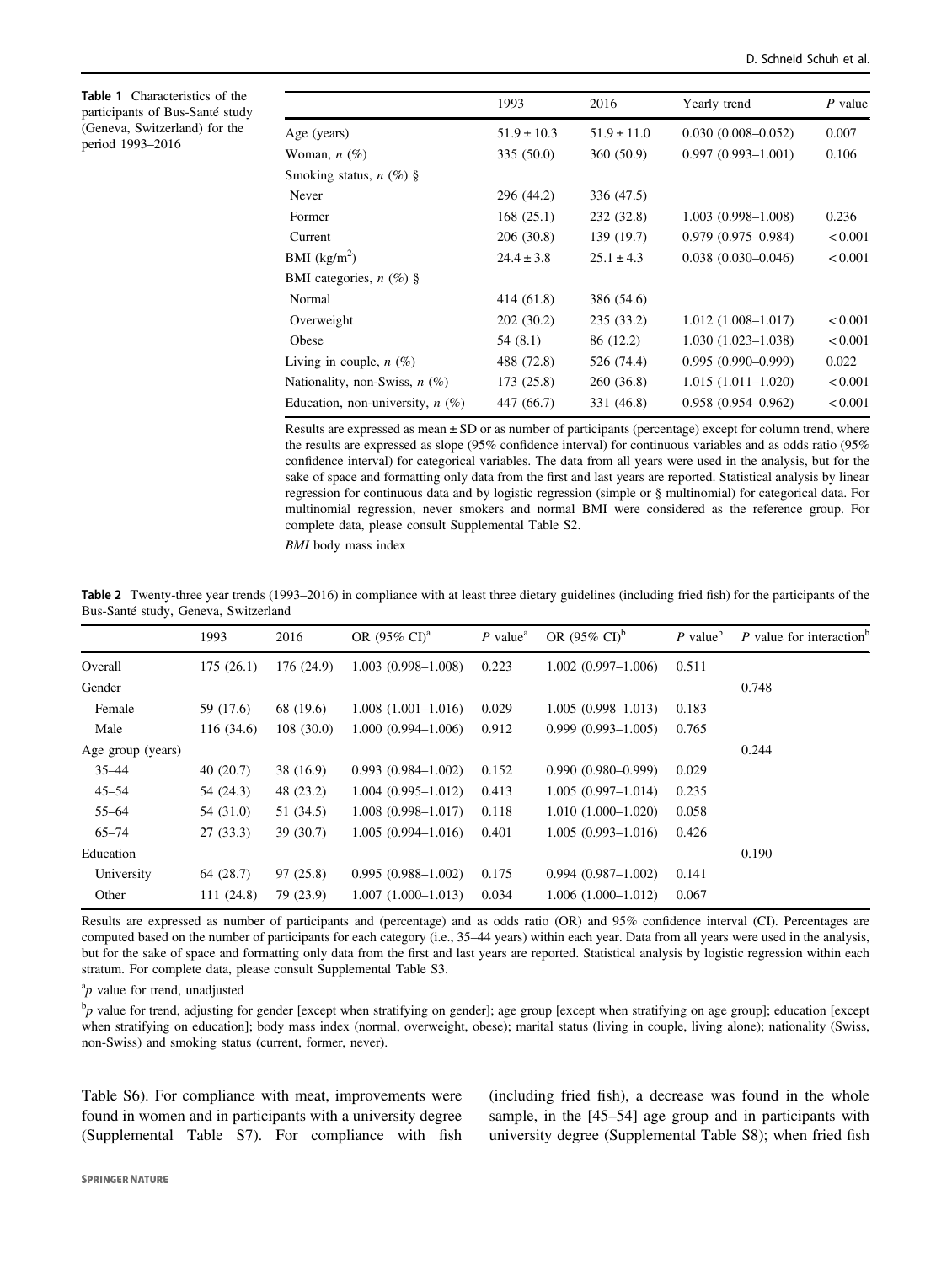<span id="page-4-0"></span>

| Table 3 Twenty-three year trends (1993-2016) in compliance with at least three dietary guidelines (excluding fried fish) for the participants of the |  |
|------------------------------------------------------------------------------------------------------------------------------------------------------|--|
| Bus-Santé study, Geneva, Switzerland                                                                                                                 |  |

|                   | 1993      | 2016      | OR $(95\% \text{ CI})^{\text{a}}$ | $P$ value <sup>a</sup> | OR $(95\% \text{ CI})^b$ | $P$ value <sup>b</sup> | P value for interaction <sup>b</sup> |
|-------------------|-----------|-----------|-----------------------------------|------------------------|--------------------------|------------------------|--------------------------------------|
| Overall           | 122(18.2) | 135(19.1) | $1.005(1.000-1.010)$              | 0.038                  | $1.003(0.998 - 1.008)$   | 0.202                  |                                      |
| Gender            |           |           |                                   |                        |                          |                        | 0.502                                |
| Female            | 85 (25.4) | 85 (23.6) | $1.004(0.910-1.010)$              | 0.239                  | $1.002(0.995 - 1.009)$   | 0.561                  |                                      |
| Male              | 37(11.0)  | 50 (14.4) | $1.010(0.004 - 1.019)$            | 0.022                  | $1.006(0.997-1.014)$     | 0.203                  |                                      |
| Age group (years) |           |           |                                   |                        |                          |                        | 0.141                                |
| $35 - 44$         | 26(13.5)  | 28 (12.4) | $0.995(0.985-1.005)$              | 0.334                  | $0.990(0.980 - 1.000)$   | 0.074                  |                                      |
| $45 - 54$         | 36(16.2)  | 34(16.4)  | $1.003(0.993 - 1.012)$            | 0.554                  | $1.004(0.994 - 1.013)$   | 0.464                  |                                      |
| $55 - 64$         | 45(25.9)  | 44 (29.7) | $1.011(1.000-1.021)$              | 0.032                  | $1.013(1.002 - 1.024)$   | 0.019                  |                                      |
| $65 - 74$         | 15(18.5)  | 29(22.8)  | $1.011(0.999 - 1.023)$            | 0.061                  | $1.012(0.999 - 1.024)$   | 0.059                  |                                      |
| Education         |           |           |                                   |                        |                          |                        | 0.146                                |
| University        | 48 (21.5) | 78 (20.7) | $0.994(0.987-1.002)$              | 0.502                  | $0.997(0.989 - 1.005)$   | 0.429                  |                                      |
| Other             | 74 (16.6) | 57 (17.2) | $1.006(1.000-1.012)$              | 0.019                  | $1.008(1.001-1.014)$     | 0.036                  |                                      |

Results are expressed as number of participants and (percentage) and as odds ratio (OR) and 95% confidence interval (CI). Percentages are computed based on the number of participants for each category (i.e., 35–44 years) within each year. The data from all years were used in the analysis, but for the sake of space and formatting only data from the first and last years are reported. Statistical analysis by logistic regression within each stratum. For complete data, please consult Supplemental Table S4.

 ${}^{a}p$  value for trend, unadjusted

 $^{\text{b}}p$  value for trend, adjusting for gender [except when stratifying on gender]; age group [except when stratifying on age group]; education [except when stratifying on education]; body mass index (normal, overweight, obese); marital status (living in couple, living alone); nationality (Swiss, non-Swiss) and smoking status (current, former, never).

was excluded, an increase in compliance was found in the [55–64] age group (Supplemental Table S9). Finally, compliance with dairy products decreased in the whole sample and in almost all groups studied, except for the [65–74] age group (Supplemental Table S10).

# Generational trends in compliance with dietary guidelines

The results for the generational trends in compliance with dietary guidelines are indicated in Table 4 and in Supplemental Table S11. After multivariable adjustment, compliance with at least three guidelines (with or without fried fish) improved in both groups; compliance with fruits, vegetables, meat and fish (excluding fried) improved, while no changes were found regarding compliance with fish (including fried) and dairy products (Table 4 and Supplemental Table S11).

## Impact of the issuing of the guidelines on compliance

The results for the impact of the issuing of the Swiss dietary guidelines in 1998 and 2011 on compliance with at least three dietary guidelines are indicated in Table [5.](#page-6-0) Overall, no significant changes were found regarding compliance before and after the issuing of the guidelines for both periods concerned, and similar findings were obtained when the analysis was split by gender, age group or educational level. Similar findings were obtained for the individual guidelines or when pooling the periods before and after each issuing of the guidelines (1998 and 2011; Supplemental Tables S12 to S19).

## **Discussion**

This study aimed to assess the changes in compliance with the SSN guidelines over the last 24 years in a Swiss adult population. The results indicate that compliance with at least three guidelines was rather low and remained so over the 24-year study period. Conversely, an increase in compliance was found for generations aged [35–44] and [45–54] in 1993.

## Trends in compliance with dietary guidelines

Compliance with the SSN guidelines was low and remained so during the 24-year study period: the percentage of subjects complying with at least 3 guidelines was 26.2% in 1993 and 24.9% in 2016. Those findings agree with a prospective study conducted in the neighbour city of Lausanne, where only 25.2% of the population complied with at least three guidelines [[27\]](#page-8-0). There are few studies worldwide assessing trends in global compliance with dietary guidelines. A likely explanation for the low improvement in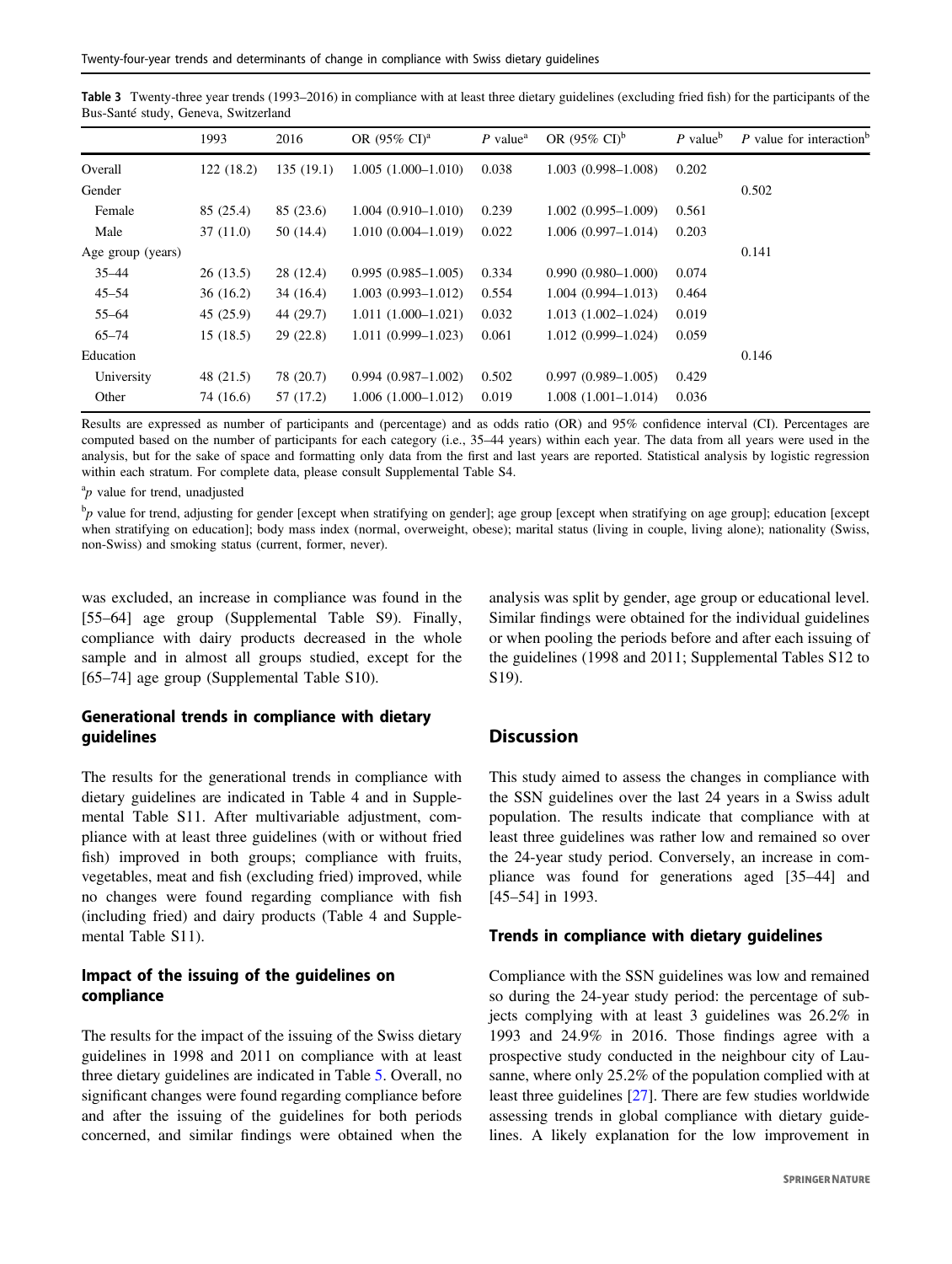<span id="page-5-0"></span>Table 4 Twenty-three year generational trends (1993–2016) in compliance with at least three dietary guidelines (excluding fried fish) for the participants of the Bus-Santé study, Geneva, Switzerland

|                           | 1993       | 2016      | OR (95% CI) <sup>a</sup> | $P$ value <sup>a</sup> | OR $(95\% \text{ CI})^b$ | $P$ value <sup>b</sup> | P value for interaction <sup>t</sup> |
|---------------------------|------------|-----------|--------------------------|------------------------|--------------------------|------------------------|--------------------------------------|
| At least 3                |            |           |                          |                        |                          |                        | 0.934                                |
| $35 - 44$                 | 40(20.7)   | 43(37.1)  | $1.030(1.021 - 1.040)$   | < 0.001                | $1.033(1.023 - 1.043)$   | < 0.001                |                                      |
| $45 - 54$                 | 54 (24.3)  | 29(30.2)  | $1.028(1.018 - 1.038)$   | < 0.001                | $1.035(1.024 - 1.045)$   | < 0.001                |                                      |
| At least 3, no fried fish |            |           |                          |                        |                          |                        | 0.499                                |
| $35 - 44$                 | 26(13.5)   | 38 (32.8) | $1.040(1.029 - 1.051)$   | < 0.001                | $1.043(1.032 - 1.055)$   | < 0.001                |                                      |
| $45 - 54$                 | 36(16.2)   | 20(20.8)  | $1.030(1.019-1.041)$     | < 0.001                | $1.036(1.025-1.047)$     | < 0.001                |                                      |
| Fruits                    |            |           |                          |                        |                          |                        | 0.627                                |
| $35 - 44$                 | 78 (40.4)  | 66 (56.9) | $1.026(1.018-1.035)$     | < 0.001                | $1.029(1.020-1.039)$     | < 0.001                |                                      |
| $45 - 54$                 | 95 (42.8)  | 52 (54.2) | $1.033(1.024 - 1.042)$   | < 0.001                | $1.040(1.031-1.050)$     | < 0.001                |                                      |
| Vegetables                |            |           |                          |                        |                          |                        | 0.744                                |
| $35 - 44$                 | 10(5.2)    | 19(16.4)  | $1.032(1.019-1.046)$     | < 0.001                | $1.034(1.020-1.049)$     | < 0.001                |                                      |
| $45 - 54$                 | 21(9.5)    | 8(8.3)    | $1.021(1.006-1.035)$     | 0.003                  | $1.027(1.012 - 1.042)$   | < 0.001                |                                      |
| Meat                      |            |           |                          |                        |                          |                        | 0.578                                |
| $35 - 44$                 | 102(52.9)  | 68 (58.6) | $1.014(1.006-1.023)$     | 0.001                  | $1.016(1.007-1.024)$     | < 0.001                |                                      |
| $45 - 54$                 | 117(52.7)  | 53 (55.2) | $1.013(1.004-1.022)$     | 0.002                  | $1.016(1.007-1.055)$     | < 0.001                |                                      |
| Fish (all)                |            |           |                          |                        |                          |                        | 0.436                                |
| $35 - 44$                 | 136(70.5)  | 82 (70.7) | $1.005(0.996 - 1.015)$   | 0.222                  | $1.006(0.997 - 1.010)$   | 0.166                  |                                      |
| $45 - 54$                 | 158 (71.2) | 67(69.8)  | $1.003(0.994 - 1.013)$   | 0.435                  | $1.005(0.994 - 1.015)$   | 0.336                  |                                      |
| Fish (excl. fried)        |            |           |                          |                        |                          |                        | 0.187                                |
| $35 - 44$                 | 70(36.3)   | 63(54.3)  | $1.026(1.018-1.035)$     | < 0.001                | $1.026(1.017-1.035)$     | < 0.001                |                                      |
| $45 - 54$                 | 85 (38.3)  | 44 (45.8) | $1.014(1.005-1.022)$     | 0.002                  | $1.015(1.006-1.025)$     | 0.001                  |                                      |
| Dairy products            |            |           |                          |                        |                          |                        | 0.270                                |
| $35 - 44$                 | 13(6.7)    | 10(8.6)   | $0.998(0.984 - 1.011)$   | 0.789                  | $0.997(0.983 - 1.011)$   | 0.705                  |                                      |
| $45 - 54$                 | 14(6.3)    | 14(14.6)  | $1.005(0.991 - 1.019)$   | 0.421                  | $1.003(0.989 - 1.018)$   | 0.616                  |                                      |

Twenty-three-year generational trends (1993–2016) in compliance with dietary guidelines for the participants of the Bus-Santé study, Geneva, Switzerland

Results are expressed as number of participants and (percentage) and as odds ratio (OR) and 95% confidence interval (CI). Percentages are computed based on the number of participants for each generational cohort within each year. Statistical analysis by logistic regression within each stratum. For complete data, please consult Supplemental Table S11.

 ${}^{a}p$  value for trend, unadjusted

 $^{\text{b}}p$  value for trend, adjusting for gender; education; body mass index (normal, overweight, obese); marital status (living in couple, living alone); nationality (Swiss, non-Swiss) and smoking status (current, former, never).

global compliance is that the increase in compliance with some guidelines (i.e., fruits and vegetables) was compensated by the decrease in compliance with other guidelines (i.e., dairy) [\[27](#page-8-0)].

Compliance with fruits and vegetables guidelines increased in all studied groups, a finding also found in France [[28\]](#page-8-0) and in the United States [\[11](#page-7-0)], but not in New Zealand [\[10](#page-7-0)]. The increase in compliance with the vegetable guideline is likely due to the increased availability of vegetables in Switzerland between 1961 and 2007 [\[29](#page-8-0)]. Conversely, the increase in compliance with the fruits guideline could not be explained by increased availability, as it actually decreased during the same period [[29\]](#page-8-0), from 138 in 1961 to 79 kg/capita/year in 2007 [[30](#page-8-0)]. Indeed, Switzerland produces less than 50% of all foodstuffs of plant origin consumed [[31\]](#page-8-0), and the price of fruits has increased almost 70% between 1982 and 2017 [[31\]](#page-8-0). An alternative explanation would be that Geneva inhabitants increased buying fruits and other foods from food retails in neighboring France, as food prices are considerably lower in France than in Switzerland [\[32](#page-8-0)].

Compliance with the dairy products guideline decreased in almost all studied groups, a finding also reported in France [[28](#page-8-0)]. Conversely, dairy consumption remained stable in New Zealand [\[10](#page-7-0)] and Germany [[9\]](#page-7-0), and increased in the United States [\[11](#page-7-0)]. This decrease in compliance with dairy product guideline explains the decrease in calcium intake reported in a previous study conducted in the same population [\[14](#page-8-0)]. Dairy products are a good source of high quality proteins, vitamins and minerals [\[33](#page-8-0)], have been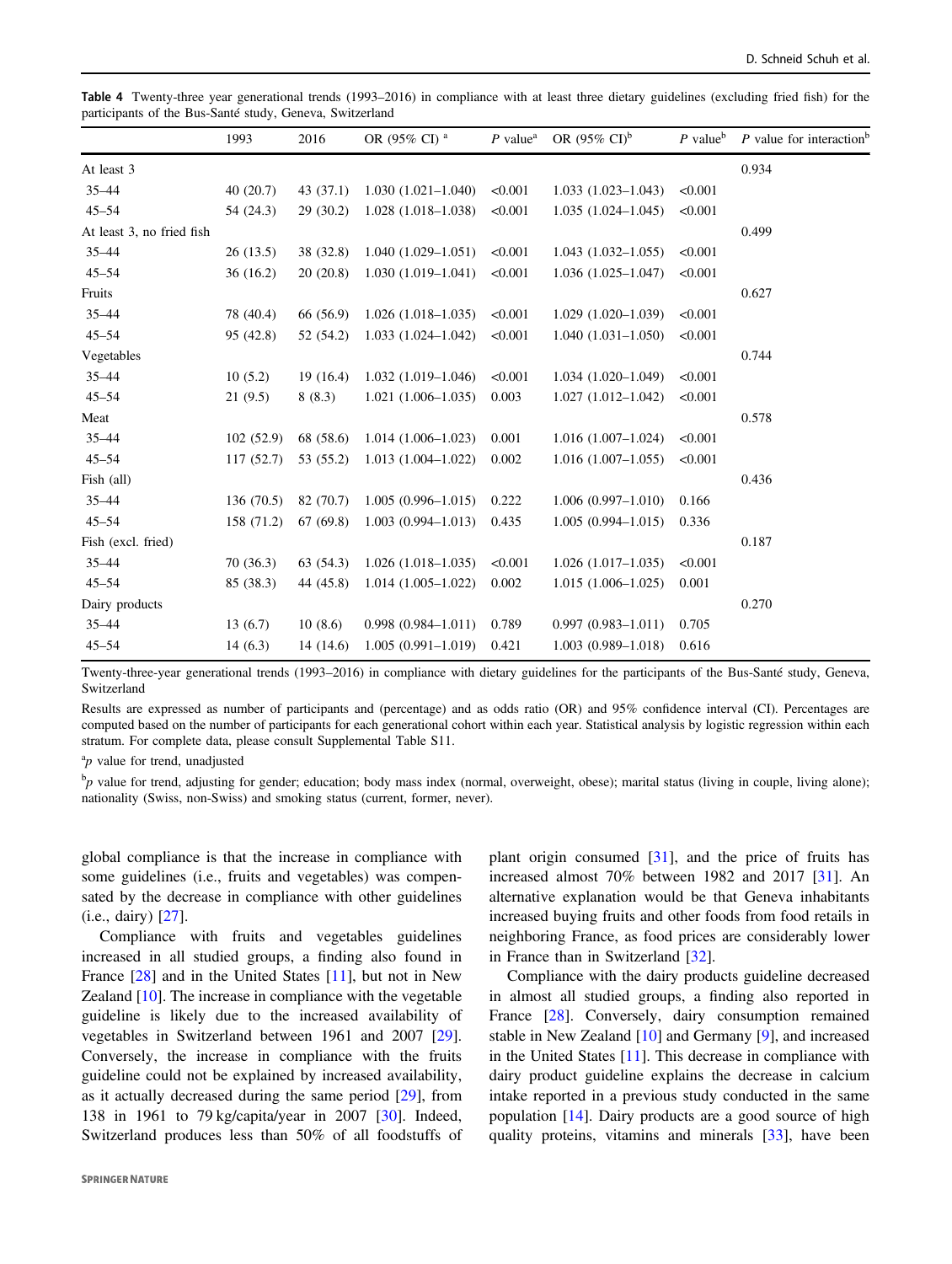<span id="page-6-0"></span>Twenty-four-year trends and determinants of change in compliance with Swiss dietary guidelines

Table 5 Compliance with at least three dietary guidelines five years before and after publication of the Swiss dietary guidelines, overall and stratified by gender, age group and educational categories, Bus Santé study, Geneva, Switzerland

|                   | 1998–2002 vs. 1993–1997 | $P$ value | $2011 - 2015$ vs. $2006 - 2010$ | $P$ value |
|-------------------|-------------------------|-----------|---------------------------------|-----------|
| Overall           | $1.017(0.929 - 1.113)$  | 0.718     | $0.992(0.870 - 1.131)$          | 0.906     |
| Gender            |                         |           |                                 |           |
| Female            | $1.007(0.869 - 1.166)$  | 0.929     | $0.998(0.813 - 1.226)$          | 0.985     |
| Male              | $1.021(0.910 - 1.146)$  | 0.718     | $0.984(0.830 - 1.167)$          | 0.855     |
| Age group (years) |                         |           |                                 |           |
| $35 - 44$         | $0.983(0.829 - 1.164)$  | 0.839     | $0.832(0.654 - 1.059)$          | 0.135     |
| $45 - 54$         | $1.005(0.853 - 1.184)$  | 0.954     | $1.079(0.836 - 1.392)$          | 0.560     |
| $55 - 64$         | $1.026(0.856 - 1.230)$  | 0.780     | $0.950(0.733 - 1.233)$          | 0.701     |
| $65 - 74$         | $1.106(0.880 - 1.390)$  | 0.387     | $1.230(0.893 - 1.694)$          | 0.205     |
| Education         |                         |           |                                 |           |
| University        | $1.061(0.905-1.243)$    | 0.465     | $0.970(0.794 - 1.186)$          | 0.769     |
| Other             | $0.997(0.892 - 1.113)$  | 0.954     | $0.999(0.840 - 1.187)$          | 0.988     |

Results are expressed as odds ratio and (95% confidence interval) for periods of five years before relative to after issuing the guidelines (1998 and 2011). Statistical analysis by logistic regression adjusting for gender [except when stratifying on gender]; age group [except when stratifying on age group]; education [except when stratifying on education]; body mass index (normal, overweight, obese); marital status (living in couple, living alone); nationality (Swiss, non-Swiss) and smoking status (current, former, never). Results are expressed as odds ratio and (95% confidence interval) for periods of five years before relative to after issuing the guidelines (1998 and 2011)

associated with better nutrient and improved bone health status [[34\]](#page-8-0) and might protect against metabolic syndrome [\[15](#page-8-0)], cardiovascular disease and type 2 diabetes [\[34](#page-8-0)]. Overall, our results indicate that dairy product intake is being neglected by the Geneva population, with possible health consequences on the long term.

Compliance with the meat guideline improved in women and in participants with a university degree. A decrease in meat consumption had also been reported for women in New Zealand [[10\]](#page-7-0). This finding indicates that the more healthy-conscious groups tend to better adhere with dietary guidelines. Indeed, in previous study conducted in Switzerland, persons adhering to the Swiss food pyramid consumed meat significantly less often than persons not adhering to it [\[35](#page-8-0)]. Overall, our results indicate that compliance with the meat guideline improved only slightly over the 24-year study period.

Compliance with the fish guideline decreased. The prevalence of compliance decreased even further (from 73.3 to 40.2% in 1993) when fried fish was excluded; this is likely due to the large proportion of fried fish consumed (between 34 and 41% of all fish). Still, when fried fish was excluded, no change regarding trends in compliance was found, except for an increase in age group [55–64]. Our results are consistent with previous longitudinal studies conducted in New Zealand [[10\]](#page-7-0), Germany [\[9](#page-7-0)] and France [[28](#page-8-0)], where no changes in reported fish consumption were found. Fish consumption is associated with a lower risk of heart failure [\[36](#page-8-0)] and all-cause mortality [\[37](#page-8-0)], while fried fish does not protect against heart failure [\[38](#page-8-0)] and is associated with an increased risk cardiovascular disease [\[25](#page-8-0), [39](#page-8-0)]. This deleterious association might be related to the type of frying oil used, as a Spanish study found no association between foods fried in olive or sunflower oil and coronary heart disease [\[40](#page-8-0)]. Hence, it would be important that fish consumption be improved in the Geneva population, and that cooking methods other than frying be used.

## Generational trends in compliance with dietary guidelines

Compliance with most guidelines improved with time, the sole exceptions being compliance with fish (including fried) and dairy products. Several factors might explain this improvement. First, income tends to increase with age, allowing subjects to buy healthier (and usually more expensive) foods; indeed, a previous study has shown that price was one of the main barriers for healthy eating, and that its prevalence decreased with age [[41,](#page-8-0) [42](#page-8-0)]. Second, because of the high cost of food in Switzerland, people living in Geneva are increasingly buying their foods in nearby France, which might also increase the accessibility to healthier foods [\[32](#page-8-0)]. Finally, elderly subjects present more frequently with chronic, non-communicable diseases, the management of which includes dietary therapy; for instance, we have previously shown that subjects with dyslipidemia tend to consume a healthier diet than the general population [[43\]](#page-8-0), although no such improvement was found among subjects with type 2 diabetes [[44\]](#page-8-0) or hypertension [\[45](#page-8-0)]. Overall, our results suggest that compliance with dietary guidelines tends to improve with aging. Still, as our results were based on multiple cross-sectional surveys,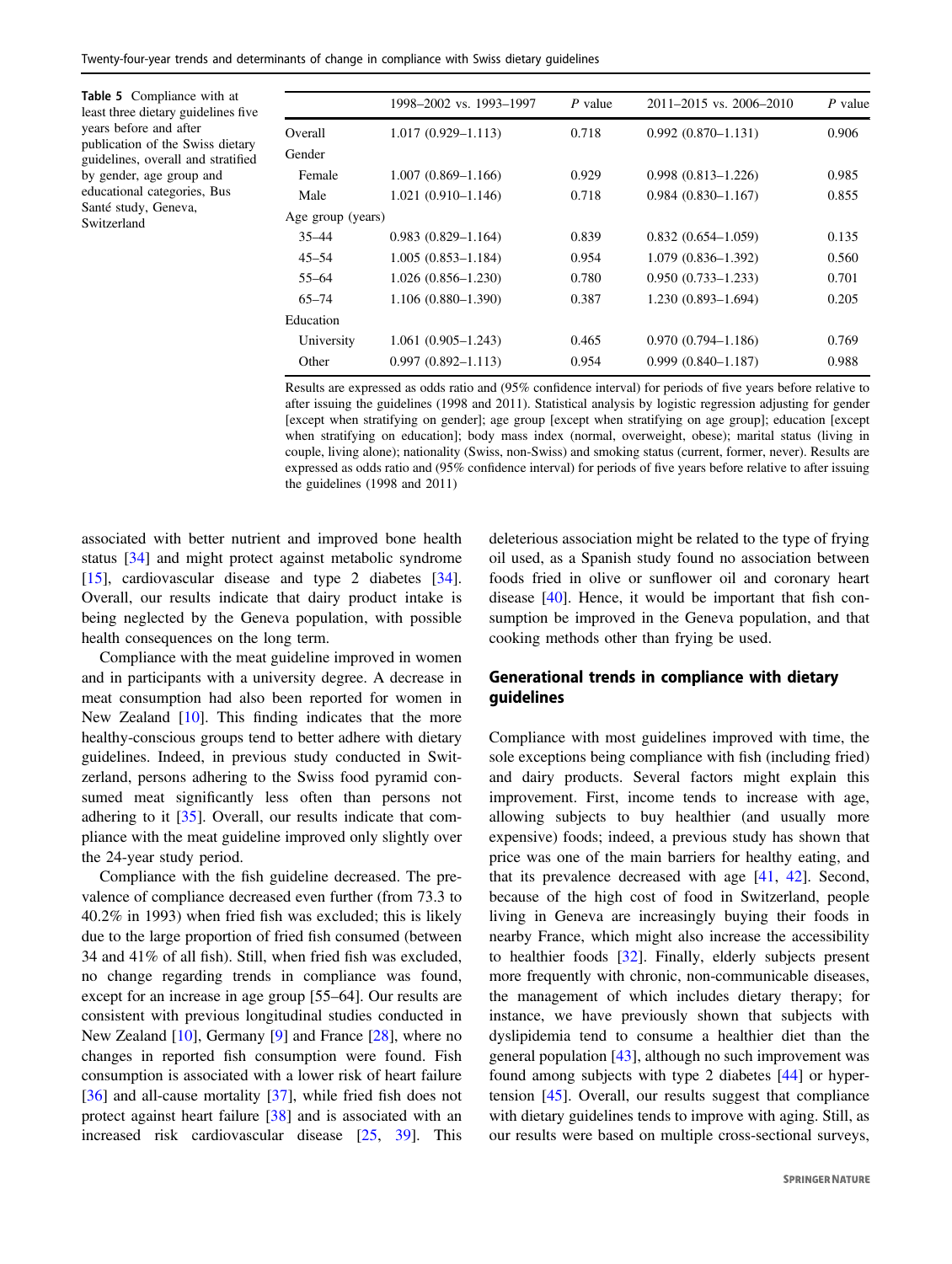<span id="page-7-0"></span>it would be of interest to replicate these findings in a prospective study.

## Impact of the issuing of the guidelines on compliance

No significant effect of the issuing of the guidelines by the Swiss society of nutrition in 1998 and 2011 was found. A possible explanation is that simple educational measures have little impact on food purchases compared to other measures such as changes in food prices [[46,](#page-9-0) [47\]](#page-9-0). Indeed, a previous study identified cost as one of the major barriers towards healthy eating [[41,](#page-8-0) [42](#page-8-0)]. Overall, our results suggest that the issuing of the Swiss dietary guidelines had little if no impact at all regarding healthy eating.

## Importance for public health nutrition

Compliance with food-based dietary recommendations positively impacts population health status [[48\]](#page-9-0). Our results suggest that compliance with dietary guidelines has not improved in a large sample of adults representative of the Geneva population. It would be important to promote healthy eating either by publicizing the guidelines in the lay media or by intervening on food prices, as this approach has been shown to be more efficient than nutritional education [\[46](#page-9-0), [47](#page-9-0)].

#### Strengths and limitations

This study has several strengths: data were collected using a validated FFQ and the same standardized methodology was used throughout a 24-year period.

This study also has several limitations. Firstly, the FFQ was not updated and could not take into account possible changes in food availability that occurred during the study period [\[29](#page-8-0)]. Still, it would have been complicated to change the FFQ during the study period and to harmonize the findings. Secondly, the guidelines were first issued in 1998, so it is possible that the trends might have been biased by a period (1993–1997) where no guidelines existed. Still, restricting the analysis to the period 1998–2016 led to similar findings (Supplemental Tables S20 to S28), suggesting that the issuing of the guidelines had little if no effect on compliance. Thirdly, this study only assessed the population of the Geneva canton; as dietary intake differs between linguistic regions in Switzerland [[49](#page-9-0)], the generalizability of the findings might be suboptimal. Still, in the absence of similar studies conducted in other cantons, it is currently unknown if trends differ. Finally, food-based dietary guidelines differ slightly between countries (Supplemental Table S29) [[50\]](#page-9-0), so our results might not be generalizable to other countries. Nevertheless, this study

can be considered as a reference for long-term trends in compliance with healthy diet guidelines.

# Conclusion

In the Geneva population, compliance with the Swiss dietary guidelines regarding food intake was rather low and remained so over a 24-year period. Generational trends improved. The issuing of guidelines by the Swiss society of nutrition had no effect on trends.

Funding: The Bus Santé study is funded by the University Hospitals of Geneva and the General Directorate of Health, Canton of Geneva, Switzerland.

## Compliance with ethical standards

Conflict of interest The authors declare that they have no conflict of interest.

## References

- 1. World Health Organization. Diet, nutrition and the prevention of chronic diseases. A report of the WHO Study Group on Diet, Nutrition and Prevention of Noncommunicable Diseases. Nutr Rev. 1991;49:291–301.
- 2. World Health Organization, Food and Agriculture Organization of the United Nations. Preparation and use of food-based dietary guidelines. Report of a joint FAO/WHO consultation. FAO/WHO. World Health Organ Tech Rep Ser,1998:880:1-108
- 3. Montagnese C, Santarpia L, Buonifacio M, Nardelli A, Caldara AR, Silvestri E, et al. European food-based dietary guidelines: a comparison and update. Nutrition. 2015;31:908–15. [https://doi.](https://doi.org/10.1016/j.nut.2015.01.002) [org/10.1016/j.nut.2015.01.002](https://doi.org/10.1016/j.nut.2015.01.002)
- 4. Montagnese C, Santarpia L, Iavarone F, Strangio F, Caldara AR, Silvestri E, et al. North and South American countries food-based dietary guidelines: A comparison. Nutrition. 2017;42:51–63. <https://doi.org/10.1016/j.nut.2017.05.014>
- 5. Société Suisse de nutrition [Swiss nutrition society]. Pyramide alimentaire suisse. Bern, Switzerland, 2017.
- 6. Schmidhuber J, Traill WB. The changing structure of diets in the European Union in relation to healthy eating guidelines. Public Health Nutr. 2006;9:584–95.
- 7. Verly Junior E, Carvalho AM, Fisberg RM, Marchioni DM. [Adherence to the food guide for the Brazilian population]. Rev Saude Publica. 2013;47:1021–7.
- 8. Haack SA, Byker CJ. Recent population adherence to and knowledge of United States federal nutrition guides, 1992-2013: a systematic review. Nutr Rev. 2014;72:613–26. [https://doi.org/10.](https://doi.org/10.1111/nure.12140) [1111/nure.12140](https://doi.org/10.1111/nure.12140).
- 9. Gose M, Krems C, Heuer T, Hoffmann I. Trends in food consumption and nutrient intake in Germany between 2006 and 2012: results of the German National Nutrition Monitoring (NEMO-NIT). Br J Nutr. 2016;115:1498–507. [https://doi.org/10.1017/](https://doi.org/10.1017/S0007114516000544) [S0007114516000544](https://doi.org/10.1017/S0007114516000544).
- 10. Smith C, Gray AR, Mainvil LA, Fleming EA, Parnell WR. Secular changes in intakes of foods among New Zealand adults from 1997 to 2008/09. Public Health Nutr. 2015;18:3249–59. <https://doi.org/10.1017/S1368980015000890>
- 11. Makarem N, Scott M, Quatromoni P, Jacques P, Parekh N. Trends in dietary carbohydrate consumption from 1991 to 2008 in the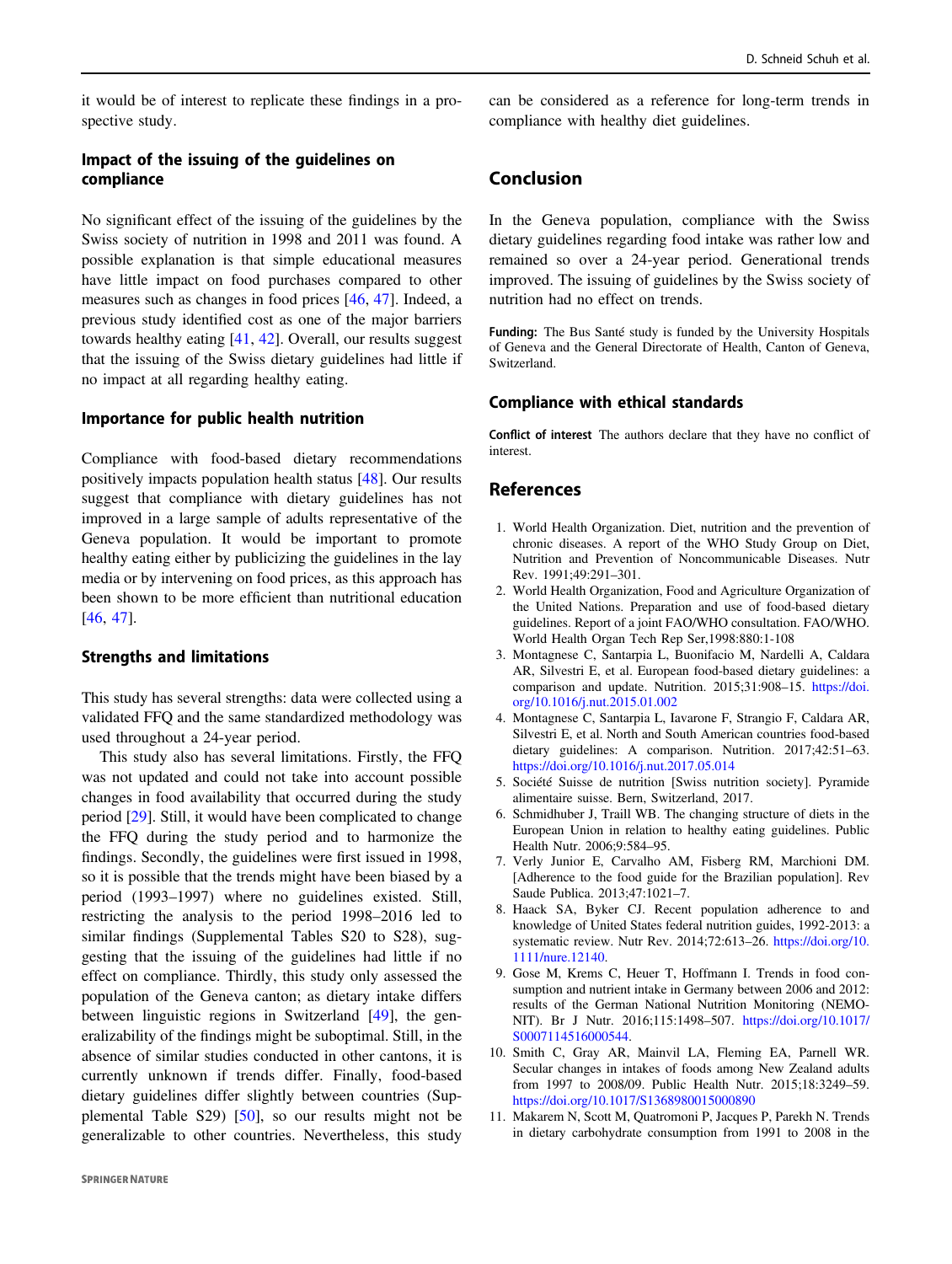<span id="page-8-0"></span>Framingham Heart Study Offspring Cohort. Br J Nutr. 2014;111:2010–23. <https://doi.org/10.1017/S0007114513004443>

- 12. Park K. Trends in adherence to dietary recommendations among Korean type 2 diabetes mellitus patients. Nutr Res Pract. 2015;9:658–66. <https://doi.org/10.4162/nrp.2015.9.6.658>
- 13. Office fédéral de la sécurité alimentaire et des affaires vétérinaires. Savourer les repas et rester en bonne santé.. In: Stratégie suisse de nutrition 2017–2024. Berne; 2017.
- 14. de Abreu D, Guessous I, Gaspoz JM, Marques-Vidal P. Compliance with the Swiss Society for Nutrition's dietary recommendations in the population of Geneva, Switzerland: a 10-year trend study (1999-2009). J Acad Nutr Diet. 2014;114:774–80. <https://doi.org/10.1016/j.jand.2013.07.032>
- 15. Lutsey PL, Steffen LM, Stevens J. Dietary intake and the development of the metabolic syndrome: the Atherosclerosis Risk in Communities study. Circulation. 2008;117:754–61. [https://doi.](https://doi.org/10.1161/circulationaha.107.716159) [org/10.1161/circulationaha.107.716159](https://doi.org/10.1161/circulationaha.107.716159)
- 16. Stanner SA, Hughes J, Kelly CN, Buttriss J. A review of the epidemiological evidence for the 'antioxidant hypothesis'. Public Health Nutr. 2004;7:407–22.
- 17. Hu FB, Willett WC. Optimal diets for prevention of coronary heart disease. JAMA. 2002;288:2569–78.
- 18. Sala-Vila A, Estruch R, Ros E. New insights into the role of nutrition in CVD prevention. Curr Cardiol Rep. 2015;17:26 <https://doi.org/10.1007/s11886-015-0583-y>
- 19. Wikipedia. Canton of Geneva. In. San Francisco, CA, USA: Wikimedia foundation, 2018. [https://en.wikipedia.org/wiki/Ca](https://en.wikipedia.org/wiki/Canton_of_Geneva) [nton\\_of\\_Geneva](https://en.wikipedia.org/wiki/Canton_of_Geneva)
- 20. Morabia A, Bernstein M, Heritier S, Ylli A. Community-based surveillance of cardiovascular risk factors in Geneva: methods, resulting distributions, and comparisons with other populations. Prev Med. 1997;26:311–9. <https://doi.org/10.1006/pmed.1997.0146>
- 21. Bernstein L, Huot I, Morabia A. Amélioration des performances d'un questionnaire alimentaire semi-quantitatif comparé à un rappel des 24 heures. St Publique. 1995;7:403–13.
- 22. Beer-Borst S, Costanza MC, Pechère-Bertschi A, Morabia A. Twelve-year trends and correlates of dietary salt intakes for the general adult population of Geneva, Switzerland. Eur J Clin Nutr. 2009;63:155–64. <https://doi.org/10.1038/sj.ejcn.1602922>
- 23. Singh GM, Micha R, Khatibzadeh S, Lim S, Ezzati M, Mozaffarian D. et al. Estimated global, regional, and national disease burdens related to sugar-sweetened beverage consumption in 2010. Circulation. 2015;132:639–66. [https://doi.org/10.1161/](https://doi.org/10.1161/CIRCULATIONAHA.114.010636) [CIRCULATIONAHA.114.010636](https://doi.org/10.1161/CIRCULATIONAHA.114.010636)
- 24. Mozaffarian D, Fahimi S, Singh GM, Micha R, Khatibzadeh S, Engell RE. et al. Global sodium consumption and death from cardiovascular causes. N Engl J Med. 2014;371:624–34. https:// doi.org/10.1056/NEJMoa1304127
- 25. Nahab F, Pearson K, Frankel MR, Ard J, Safford MM, Kleindorfer D, et al. Dietary fried fish intake increases risk of CVD: the REasons for geographic and racial differences in stroke (REGARDS) study. Public Health Nutr. 2016;19:3327–36. [https://](https://doi.org/10.1017/S136898001600152X) [doi.org/10.1017/S136898001600152X](https://doi.org/10.1017/S136898001600152X)
- 26. Gadiraju TV, Patel Y, Gaziano JM, Djousse L. Fried food consumption and cardiovascular health: a review of current evidence. Nutrients. 2015;7:8424–30. <https://doi.org/10.3390/nu7105404>
- 27. Schneid Schuh D, Campos Pellanda L, Guessous I, Marques-Vidal P. Trends and determinants of change in compliance to dietary guidelines in a Swiss community-dwelling sample. Prev Med. 2018;111:198–203. [https://doi.org/10.1016/j.ypmed.2018.](https://doi.org/10.1016/j.ypmed.2018.03.008) [03.008](https://doi.org/10.1016/j.ypmed.2018.03.008)
- 28. Dubuisson C, Lioret S, Touvier M, Dufour A, Calamassi-Tran G, Volatier JL, et al. Trends in food and nutritional intakes of French adults from 1999 to 2007: results from the INCA surveys. Br J Nutr. 2010;103:1035–48. <https://doi.org/10.1017/S0007114509992625>
- 29. Guerra F, Paccaud F, Marques-Vidal P. Trends in food availability in Switzerland, 1961-2007. Eur J Clin Nutr. 2012;66:273–5. <https://doi.org/10.1038/ejcn.2011.187>
- 30. Food and Agricultural Organization. Food balance sheets. Rome, Italy: Food and Agricultural Organization; 2018.
- 31. Swiss federal Office of Statistics. Agriculture and food: pocket statistics 2018. Neuchâtel, Switzerland: Agriculture et alimentation - statistique de poche 2018; 2018.
- 32. Suisse Romande. Faire ses courses en France, un vrai bon plan? Môtiers, Switzerland: Chocolat TV productions SàRL; 2017.
- 33. Tunick MH, Van Hekken DL. Dairy products and health: recent insights. J Agric Food Chem. 2015;63:9381–8. [https://doi.org/10.](https://doi.org/10.1021/jf5042454) [1021/jf5042454](https://doi.org/10.1021/jf5042454)
- 34. Rice BH, Quann EE, Miller GD. Meeting and exceeding dairy recommendations: effects of dairy consumption on nutrient intakes and risk of chronic disease. Nutr Rev. 2013;71:209–23. <https://doi.org/10.1111/nure.12007>
- 35. Schmid A, Gille D, Piccinali P, Butikofer U, Chollet M, Altintzoglou T, et al. Factors predicting meat and meat products consumption among middle-aged and elderly people: evidence from a consumer survey in Switzerland. Food Nutr Res. 2017;61:1308111 <https://doi.org/10.1080/16546628.2017.1308111>
- 36. Djousse L, Akinkuolie AO, Wu JH, Ding EL, Gaziano JM. Fish consumption, omega-3 fatty acids and risk of heart failure: a metaanalysis. Clin Nutr. 2012;31:846–53. [https://doi.org/10.1016/j.](https://doi.org/10.1016/j.clnu.2012.05.010) [clnu.2012.05.010](https://doi.org/10.1016/j.clnu.2012.05.010)
- 37. Schwingshackl L, Schwedhelm C, Hoffmann G, Lampousi AM, Knuppel S, Iqbal K, et al. Food groups and risk of all-cause mortality: a systematic review and meta-analysis of prospective studies. Am J Clin Nutr. 2017;105:1462–73. [https://doi.org/10.](https://doi.org/10.3945/ajcn.117.153148) [3945/ajcn.117.153148](https://doi.org/10.3945/ajcn.117.153148)
- 38. Mozaffarian D, Bryson CL, Lemaitre RN, Burke GL, Siscovick DS. Fish intake and risk of incident heart failure. J Am Coll Cardiol. 2005;45:2015–21. [https://doi.org/10.1016/j.jacc.2005.03.](https://doi.org/10.1016/j.jacc.2005.03.038) [038](https://doi.org/10.1016/j.jacc.2005.03.038)
- 39. Cahill LE, Pan A, Chiuve SE, Sun Q, Willett WC, Hu FB. et al. Fried-food consumption and risk of type 2 diabetes and coronary artery disease: a prospective study in 2 cohorts of US women and men. Am J Clin Nutr. 2014;100:667–75. [https://doi.org/10.3945/a](https://doi.org/10.3945/ajcn.114.084129) [jcn.114.084129](https://doi.org/10.3945/ajcn.114.084129)
- 40. Guallar-Castillon P, Rodriguez-Artalejo F, Lopez-Garcia E, Leon-Munoz LM, Amiano P, Ardanaz E. et al. Consumption of fried foods and risk of coronary heart disease: Spanish cohort of the European Prospective Investigation into Cancer and Nutrition study. BMJ. 2012;344:e363 <https://doi.org/10.1136/bmj.e363>
- 41. de Mestral C, Khalatbari-Soltani S, Stringhini S, Marques-Vidal P. Fifteen-year trends in the prevalence of barriers to healthy eating in a high-income country. Am J Clin Nutr. 2017;105:660–8. <https://doi.org/10.3945/ajcn.116.143719>
- 42. de Mestral C, Stringhini S, Marques-Vidal P. Barriers to healthy eating in Switzerland: a nationwide study. Clin Nutr. 2016;35:1490–8. <https://doi.org/10.1016/j.clnu.2016.04.004>
- 43. Marques-Vidal P, Vollenweider P, Grange M, Guessous I, Waeber G. Patients with dyslipidemia on a self-reported diet have a healthier dietary intake than the general population. The CoLaus study. Clin Nutr ESPEN. 2016;11:e33–9. [https://doi.org/10.1016/](https://doi.org/10.1016/j.clnesp.2015.11.003) [j.clnesp.2015.11.003](https://doi.org/10.1016/j.clnesp.2015.11.003)
- 44. Marques-Vidal P, Vollenweider P, Grange M, Guessous I, Waeber G. Dietary intake of subjects with diabetes is inadequate in Switzerland: the CoLaus study. Eur J Nutr. 2017;56:981–9. <https://doi.org/10.1007/s00394-015-1146-0>
- 45. Grange M, Mayen AL, Guessous I, Waeber G, Vollenweider P, Marques-Vidal P. Lost in translation: dietary management of cardiovascular risk factors is seldom implemented. Prev Med. 2015;76:68–73. <https://doi.org/10.1016/j.ypmed.2015.03.024>